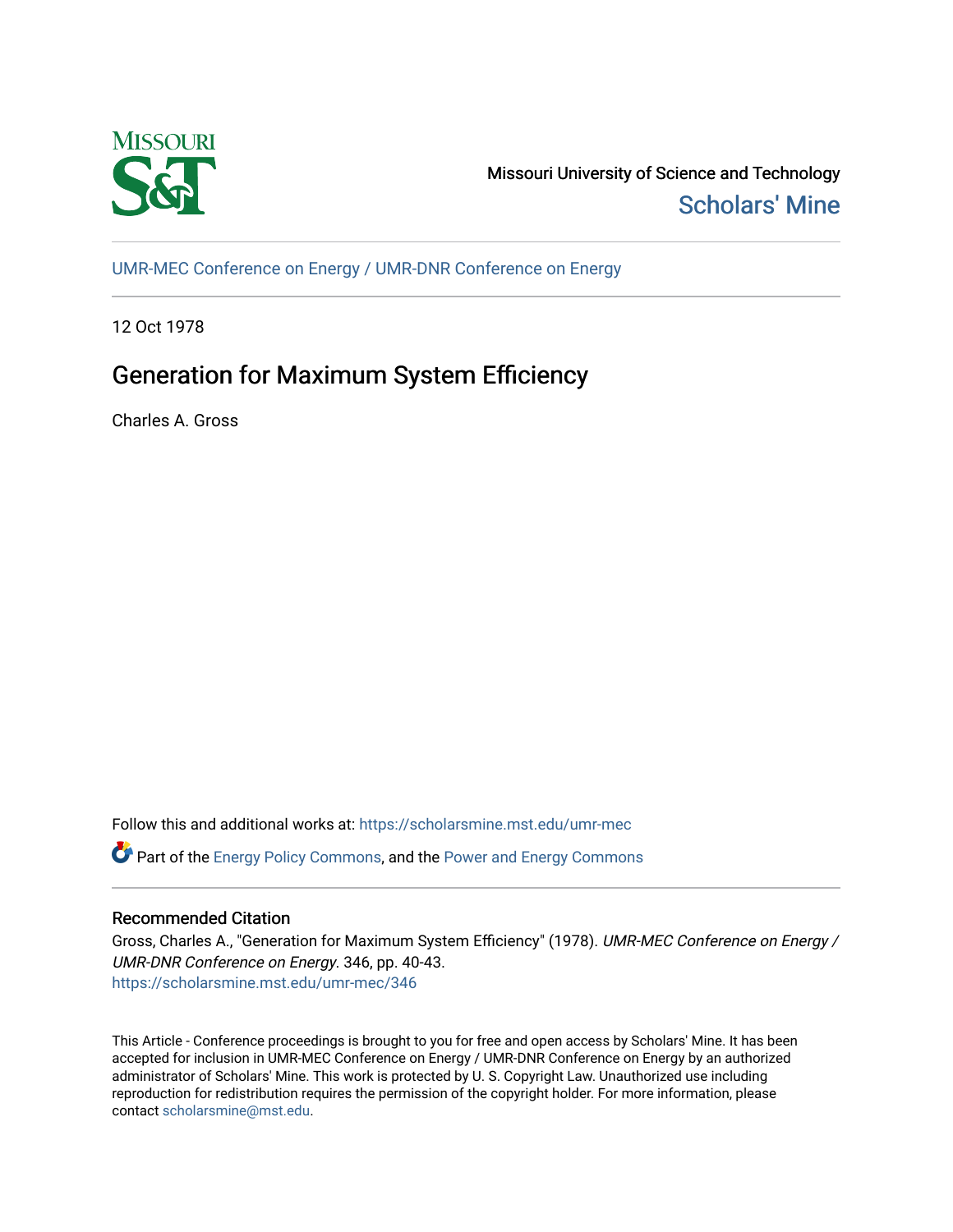#### GENERATION FOR MAXIMUM SYSTEM EFFICIENCY

Charles A. Gross Senior Member IEEE Auburn University Auburn, Alabama

#### Abstract

This paper presents a method for solving for the generation combination that supplies a specific load demand at maximum efficiency in a multigenerator power system. The method accounts for transmission losses using the B constant approach and generating losses using heat rate data. Results are presented for an example test system.

#### 1. INTRODUCTION

Utilities have historically been concerned with operating their systems at minimum cost. Such an operating strategy entails dividing the total system load among generating units in such a manner as to minimize some systan cost function. This mode of operation, called economic dispatch, does not necessarily result in maximum operating efficiency. This paper presents a method for determining the generating configuration for overall maximum system efficiency, i.e. minimum total system losses.

## 2. MATHEMATICAL FORMULATION

**System transmission losses can be calculated from an equation of the form**

$$
P_{TL} = \sum_{i=1}^{n} \sum_{j=1}^{n} P_{i} B_{ij} P_{j} + \sum_{i=1}^{n} B_{i0} P_{i} + B_{00} \quad (1)
$$

where  $P_i$  = Real generated electrical power for the ith generator

$$
n = no
$$
. of generators

This approach is well documented in the literature and methods for computing the B constants are explained by Early [1], Kron [2], Kirchmayer [3], George [4], and others. A generating unit loss may also be approximated with a second order polynomial as:

$$
P_{GL_{\mathbf{i}}} = D_{\mathbf{i}2} P_{\mathbf{i}}^2 + D_{\mathbf{i}1} P_{\mathbf{i}} + D_{\mathbf{i}0} \tag{2}
$$

See the Appendix for more detail. The total system loss may be written as

$$
P_{L} = P_{TL} + P_{GL}
$$
  
=  $P_{TL} + \sum_{i=1}^{n} (D_{i2}P_{i}^{2} + D_{i1}P_{i} + D_{i0})$  (4)

$$
= \sum_{i=1}^{n} \sum_{j=1}^{n} P_{i} B_{i,j}^{j} P_{j} + \sum_{i=1}^{n} B_{i0}^{j} P_{i} + B_{00}^{'} \qquad (5)
$$

**(6)**

where

 $B'_{ii} = B_{ii} + D_{i2}$ 

$$
B'_{ij} = B_{ij} \qquad (i \neq j) \qquad (7)
$$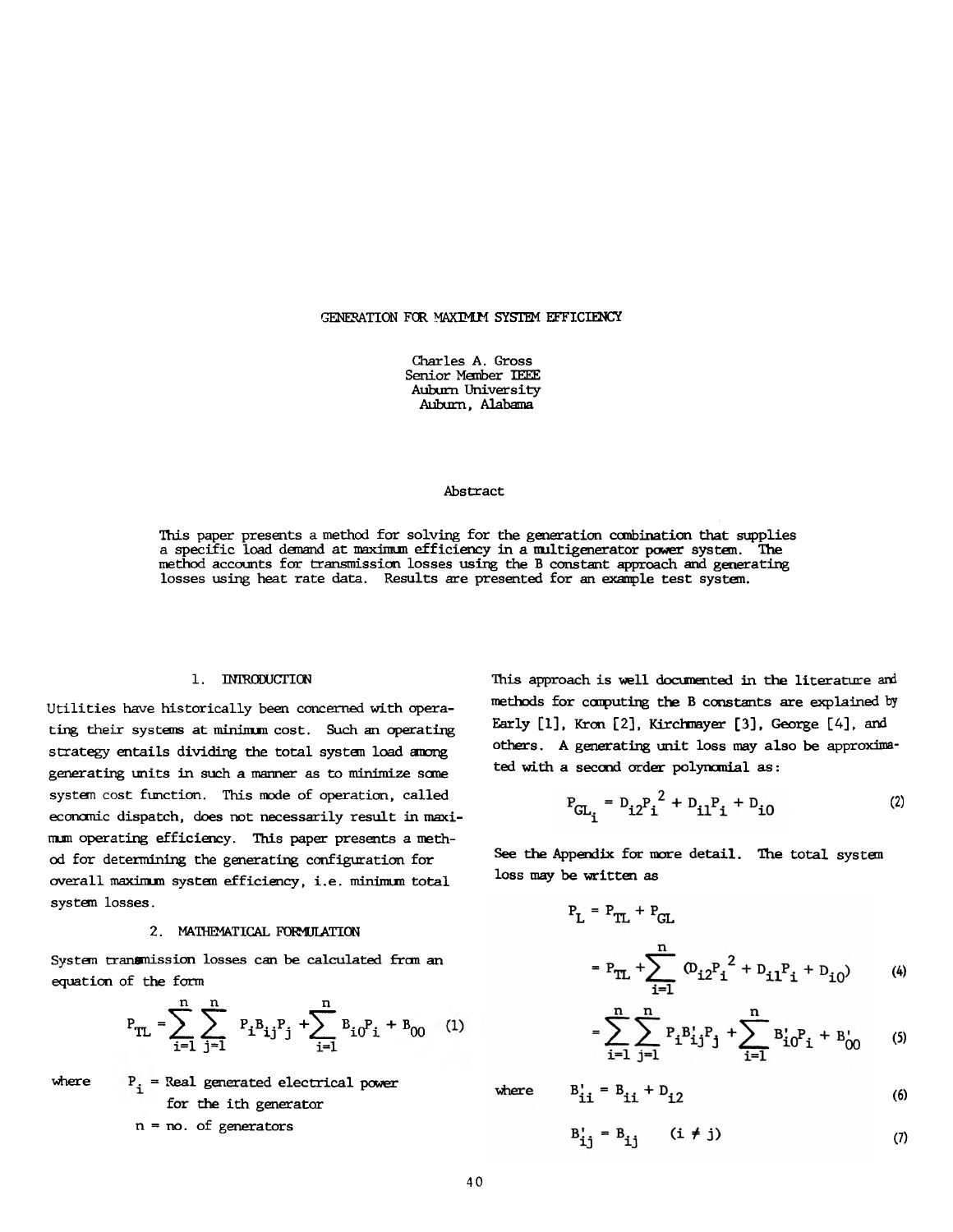$$
B_{i0}^{\dagger} = B_{i0} + D_{i1}
$$
 (8)

$$
B'_{00} = B_{00} + \sum_{i=1}^{n} D_{i0}
$$
 (9)

**As in the economic dispatch problem, the problem may be solved losing the method of Lagrangian Multipliers.** See reference [5]. Form the Lagrangian  $\mathcal{L}$ :

$$
\mathcal{L} = P_{L} - \lambda \phi \tag{10}
$$

where the constraint function  $\phi$  is defined as:

$$
\phi = \sum_{i=1}^{n} P_i - P_{TL} - P_D = 0 \tag{11}
$$

# **Pq = Total System Load Demand.**

**Differentiating**  $\mathbf{J}$  with respect to each  $P^{\perp}_{i}$  and **equating to zero produces the equation set**

$$
\frac{\partial \mathbf{L}}{\partial P_i} = \frac{\partial P_L}{\partial P_i} - \lambda \left[ 1 - \frac{\partial P_{TL}}{\partial P_i} - 0 \right] = 0;
$$
  
i = 1, 2, ..., n (12)

**where**

$$
\frac{\partial P_L}{\partial P_i} = 2 \sum_{j=1}^{n} B'_{ij} P_j + B'_{i0}
$$
 (13)

**and**

$$
\frac{\partial P_{TL}}{\partial P_i} = 2 \sum_{j=1}^{n} B_{ij} P_j + B_{i0}
$$
 (14)

$$
\lambda_{\mathbf{i}} = \frac{\partial P_{\mathbf{L}}/\partial P_{\mathbf{i}}}{1 - \partial P_{\mathbf{TL}}/\partial P_{\mathbf{i}}}
$$
(15)

**Each generating unit is not free to deliver any conceivable power but must operate within limits P ... min** and P<sub>max</sub>, imposed by design and operating constraints. **The system will operate at its maxinun efficiency when the three following conditions are simultaneously met:**

1. 
$$
\phi = 0
$$
  
2. P.  $\langle P, \times P \rangle$  i = 1, 2, ..., n

$$
\min_{i} -1 - \max_{i} \quad \text{for } i \neq j \text{ and } \quad
$$

3. 
$$
\lambda_1 = \lambda_2 = \ldots = \lambda_m = \lambda
$$
 for all eligible units.

A unit is defined as ineligible, if when  $\lambda_i$  is equated to  $\lambda$ , the corresponding  $P_i$  is forced to exceed a limit.

### 3. PROBLEM SOLUTION

The problem can be solved on a digital computer. Assuming some initial generation pattern is established,  $\partial P^{\dagger}_{\rm L}/\partial P^{\dagger}_{\rm i}$ ,  $\partial P^{\dagger}_{\rm T}/\partial P^{\dagger}_{\rm i}$ , and  $\lambda^{\dagger}_{\rm i}$  can be calculated for each unit from  $(13)$ ,  $(14)$ , and  $(15)$ , respectively. An average  $\lambda$  may be calculated, using only eligible units, from

$$
\lambda_{\text{av}} = \frac{1}{m} \sum_{j=1}^{m} \lambda_j
$$
 (16)

#### m = no. of eligible units.

Equations (13), (14) , and (15) may be manipulated to solve for  $P_i = P_i'$  using  $\lambda_{av}$  for  $\lambda_i$ :

$$
P'_{1} = \frac{\lambda_{av}(1 - B_{i0}) - B'_{i0}}{(\lambda_{av} B_{i1} + B'_{i1})^2}
$$

$$
- \frac{1}{\lambda_{av} B_{i1} + B'_{i1}} \sum_{\substack{j=1 \ j \neq i}}^{n} (\lambda_{av} B_{i,j} + B'_{i,j}) P_{j} (17)
$$

The equation of constraint (11) must be satisfied; any mismatch in power must be absorbed by the eligible generating units. This adjustment will typically mismatch the  $\lambda$ 's, requiring a new  $\lambda$  and P<sub>1</sub> to be calculated. The calculation will iterate until the three conditions for maximum efficiency are simultaneously met. A flow chart sinmarizing the major steps is shown in Figure 1.

## **Define**  $\lambda_4$  as:  $4.$  AN EXAMPLE APPLICATION

A three generator example was contrived to illustrate the method. Generator data is given in Table I.

|                  | Generating Unit | 1     | 2     | 3     |  |
|------------------|-----------------|-------|-------|-------|--|
| MVA Rating       |                 | 110   | 85    | 140   |  |
| $P_{\text{max}}$ | (MV)            | 110   | 85    | 140   |  |
| $P_{min}$        | (MN)            | 45    | 40    | 45    |  |
| $D_{2}$          |                 | 0.266 | 0.263 | 0.309 |  |
| $D_{1}$          |                 | 1.250 | 1.350 | 1.180 |  |
| $\mathtt{D}_0$   |                 | 0.180 | 0.185 | 0.111 |  |

#### Table I. GENERATING UNIT DATA. D CONSTANTS IN PER UNIT ON GENERATOR RATINGS.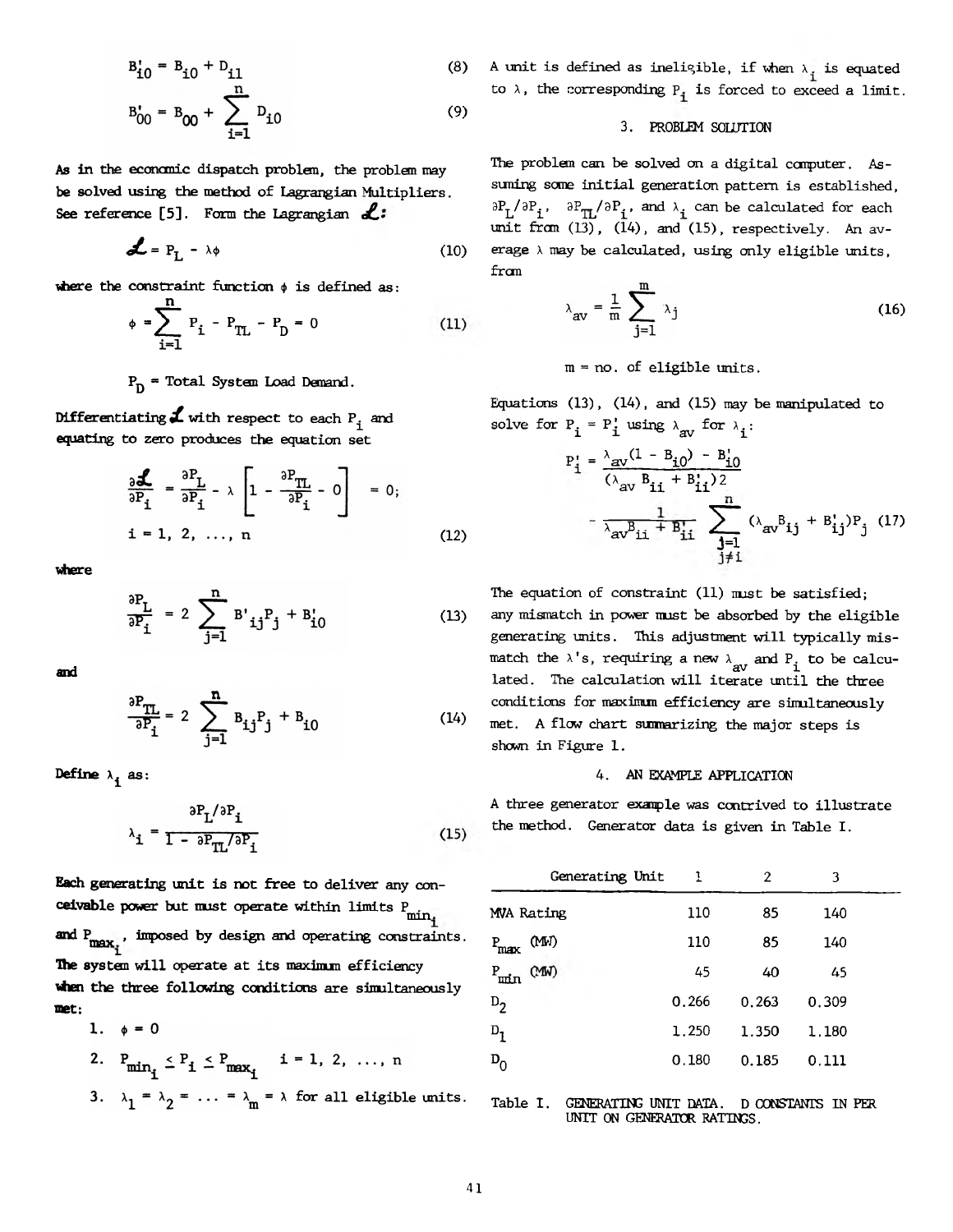

FIGURE 1. FLCW CHART

The system B constants in per unit on a 100 MVA base are:

$$
\begin{bmatrix} B_{ij} \end{bmatrix} = \begin{bmatrix} .0186 & .0016 & .0011 \\ .0016 & .0208 & .0008 \\ .0011 & .0008 & .0244 \\ .0011 & .0008 & .0244 \end{bmatrix}
$$

$$
B_{i0} = B_{00} = 0
$$

Computer calculated results are presented in Table II.

#### 5. CONCLUSION

The current interest in energy conservation justifies research into operating strategies that minimize power system losses. This operating criteria has the advantage that heat rate versus power output data is readily available, and is fixed, whereas fuel cost data, is required by economic dispatch criteria, is subject to fluctuations. If the cost functions for each unit have the same functional relationship to  $\mathbb{P}_{\textbf{i}}$  as does  $P_{G1,i}$  and all units have the same fuel costs, this method will produce the same optimum generation as does economic dispatch. Transmission losses may also be accounted for by using A constants, as suggested by Hill and Stevenson [7], and others.

#### 6. APPENDIX

It is common practice to supply generating unit efficiency data in terms of Heat Rate (HR) plotted versus

| Load | $P_1$ | $P_2$ | $P_3$ | $\lambda^1$ | $\lambda_2$ | $\lambda_3$ | $P_{L}$ |
|------|-------|-------|-------|-------------|-------------|-------------|---------|
| 140  | 45.0  | 40.0  | 56.6  | 1.516       | 1.648       | 1.503       | 246.7   |
| 160  | 54.1  | 40.0  | 68.1  | 1.571       | 1.649       | 1.571       | 277.5   |
| 180  | 64.4  | 40.0  | 78.4  | 1.632       | 1.650       | 1.632       | 309.6   |
| 200  | 72.6  | 44.2  | 86.7  | 1.683       | 1.683       | 1.683       | 342.7   |
| 220  | 80.0  | 50.1  | 94.2  | 1,728       | 1.728       | 1.728       | .376.8  |
| 240  | 87.4  | 56.1  | 101.6 | 1.774       | 1.774       | 1.774       | 411.9   |
| 260  | 94.8  | 62.0  | 109.1 | 1.820       | 1.820       | 1.820       | 447.8   |
| 280  | 102.2 | 68.1  | 116.5 | 1,867       | 1.867       | 1.867       | 484.7   |
| 300  | 109.7 | 74.1  | 124.0 | 1.914       | 1.914       | 1.914       | 522.5   |
| 320  | 110.0 | 83.4  | 135.5 | 1.918       | 1.987       | 1.987       | 561.5   |

TABLE II. GENERATION FOR MAXIMUM EFFICIENCY. ALL POWERS IN MW.